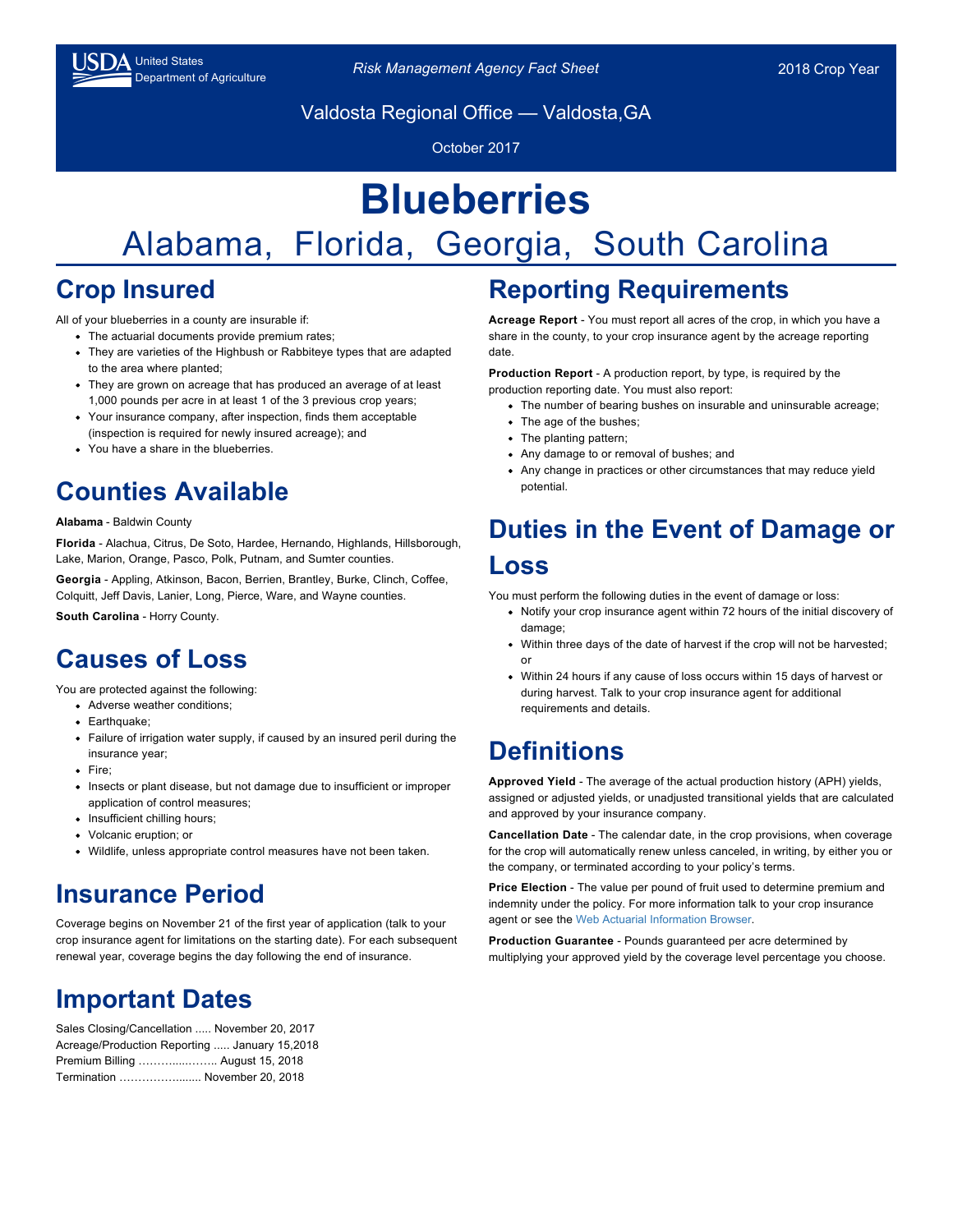#### **Coverage Levels and Premium Subsidies**

Coverage levels range from 50 to 75 percent of your approved APH yield. You may choose one coverage level for all your irrigated acreage in the county and a different coverage level for all your non-irrigated acreage. For example, an approved yield of 4,000 pounds per acre would result in a guarantee of 3,000 pounds per acre at the 75 percent coverage level. Crop insurance premiums are subsidized as shown in the following table. For example, if you choose the 75 percent coverage level, your premium share would be 45 percent of the premium.

| <b>Item</b>               | Percent |    |    |    |    |    |
|---------------------------|---------|----|----|----|----|----|
| <b>Coverage Level</b>     | 50      | 55 | 60 | 65 | 70 | 75 |
| <b>Premium Subsidy</b>    | 67      | 64 | 64 | 59 | 59 | 55 |
| <b>Your Premium Share</b> | 33      | 36 | 36 | 41 | 41 | 45 |

Catastrophic Risk Protection (CAT) coverage is fixed at 50 percent of your approved yield and 55 percent of the price election. CAT is 100 percent subsidized with no premium cost to you. There is an administrative fee of \$300 per crop per county, regardless of the acreage.

#### **Unit Division**

A basic unit, as defined in section 1 (Definitions) of the Basic Provisions, may be divided into more than one optional unit by type (Rabbiteye or Highbush). For each optional unit you must maintain written verifiable records of planted acreage and harvested production for at least the previous crop year and file production reports based on those records to get a production guarantee. Optional units are not available with CAT.

### **Organic and Transitional Practice**

Certified organic and transitional organic acreage should be insured under the applicable practice. Acreage and production history from certified organic or transitional acreage is contained in separate APH databases. Each APH database includes production and acreage from any applicable buffer zone. Any yearly, average, APH yields from the transitional acreage database are used instead of transitional yields to establish the certified organic APH database. Yearly averages are for the 4 most recent crop years only.

#### **Loss Example**

Assume Rabbiteye blueberry with an approved yield of 4,000 pounds per acre, 65 percent coverage level, 100 percent price election of \$0.77, 100 percent share, and a one-acre basic unit. Due to an insurable cause of loss, the production-to-count is 500 pounds.

|   | 4.000   | Pounds per acre approved APH yield |
|---|---------|------------------------------------|
| x | 0.65    | Coverage level percentage          |
|   | 2.600   | Pounds quarantee                   |
|   | 500     | Pounds actual production           |
|   | 2.100   | Pounds loss                        |
| x | \$0.77  | Price election                     |
|   | \$1,617 | Indemnity per acre                 |

#### **Where to Buy Crop Insurance**

Georgia Farmers Agency, LLC crop insurance agents. A list of crop insurance agents is available agents in  $\mathcal{L}$ Joe Bickley (Agent & Owner) joe@gafarmersagency.com 478-244-1695

www.qafarmeres www.gafarmersagency.com

*This fact sheet gives only a general overview of the crop insurance program and is not a complete policy. For further information and an evaluation of your risk management needs, contact a crop insurance agent*

*The U.S. Department of Agriculture (USDA) prohibits discrimination in all its programs and activities on the basis of race, color, national origin, age, disability, and where applicable, sex, marital status, familial status, parental status, religion, sexual orientation, genetic information, political beliefs, reprisal, or because all or a part of an individual's*